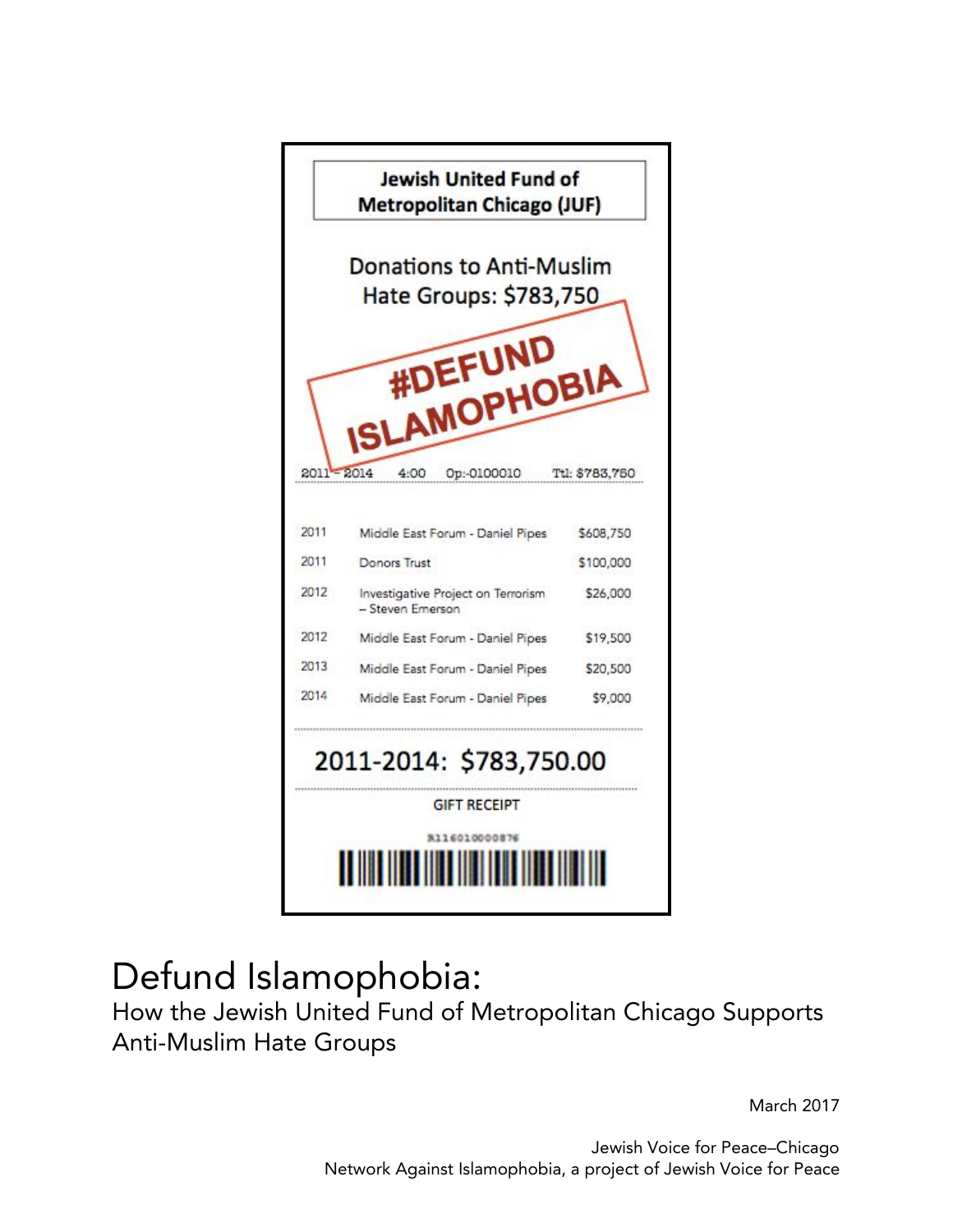Despite its stated commitment to "stand together to say 'no' to all forms of hate," the Jewish United Fund/Jewish Federation of Metropolitan Chicago (JUF) funneled hundreds of thousands of dollars between the years 2011-2014 to groups the Southern Poverty Law Center labels "anti-Muslim fearmongers."

We demand the JUF make a firm, public commitment to never again contribute to these Islamophobic groups or to others that share their ideology.

### Introduction

Today, Islamophobia, which has a long history in the U.S., is more blatant and dangerous than ever. After more than a decade of post-9/11 Bush and Obama administration policies of surveillance and deportation of Muslims, the current Administration under President Trump is greatly accelerating anti-Muslim policies, including an Executive Order intended to implement a Muslim travel ban and "extreme vetting" of refugees from certain Muslim countries, as well as campaign-trail threats of a "Muslim registry." In this context, Muslims and those perceived as Muslims are facing increased Islamophobic attacks, including threats to mosques and Muslim community centers, harassment of women in hijab, and other public attacks, beatings, arson, and shootings.

This report shines a light on the role of the Jewish United Fund/Jewish Federation of Metropolitan Chicago (JUF), led by President Steven Nasatir, in contributing to the political and ideological trends that have helped to mainstream Islamophobia in national policy. Despite its stated [commitment](https://www.juf.org/news/local.aspx?id=441648) to "stand together to say 'no' to all forms of hate," JUF has funneled hundreds of thousands of dollars to anti-Muslim hate groups in the years 2011-2014 through its donor-advised funds.<sup>1</sup> In addition, JUF accepted \$5.1 million in 2013 from the <u>[Donors](https://projects.propublica.org/nonprofits/organizations/541934032) Capital</u> [Fund,](https://projects.propublica.org/nonprofits/organizations/541934032) a major contributor to what the Center for [American](https://www.americanprogress.org/issues/religion/reports/2011/08/26/10165/fear-inc/) Progress calls the "Islamophobia network in America."<sup>2</sup> These financial ties call into question JUF's ability to live up to its [commitment](https://www.juf.org/about_juf/about.aspx) to "give hope and help to the most vulnerable."<sup>3</sup>

By financing groups that promote the hateful ideologies it purports to oppose, JUF undermines efforts within the Jewish community to be a partner in combatting Islamophobia and all forms of racial and religious discrimination. JUF support for groups such as Daniel Pipes' Middle East Forum and Steven Emerson's Investigative Project on Terrorism—groups labeled "anti-Muslim extremists" by the **[Southern](https://www.splcenter.org/20161025/journalists-manual-field-guide-anti-muslim-extremists) Poverty Law Center**—helps to spread the very Islamophobic ideologies that enable anti-Muslim policies. <sup>4</sup> Rather than acting as a partner for peace and religious pluralism, JUF is actively contributing to the current climate of intolerance and bigotry.

This report is intended to serve as a call to action. JUF [touts](https://www.juf.org/about_juf/about.aspx) itself as the "one organization that impacts every aspect of local and global Jewish life." 5 It has deep ties in the Jewish community in Chicago and beyond. Thus, it is up to all of those linked to JUF—donors, organizational partners, recipients, board members—to demand that JUF live up to its stated values.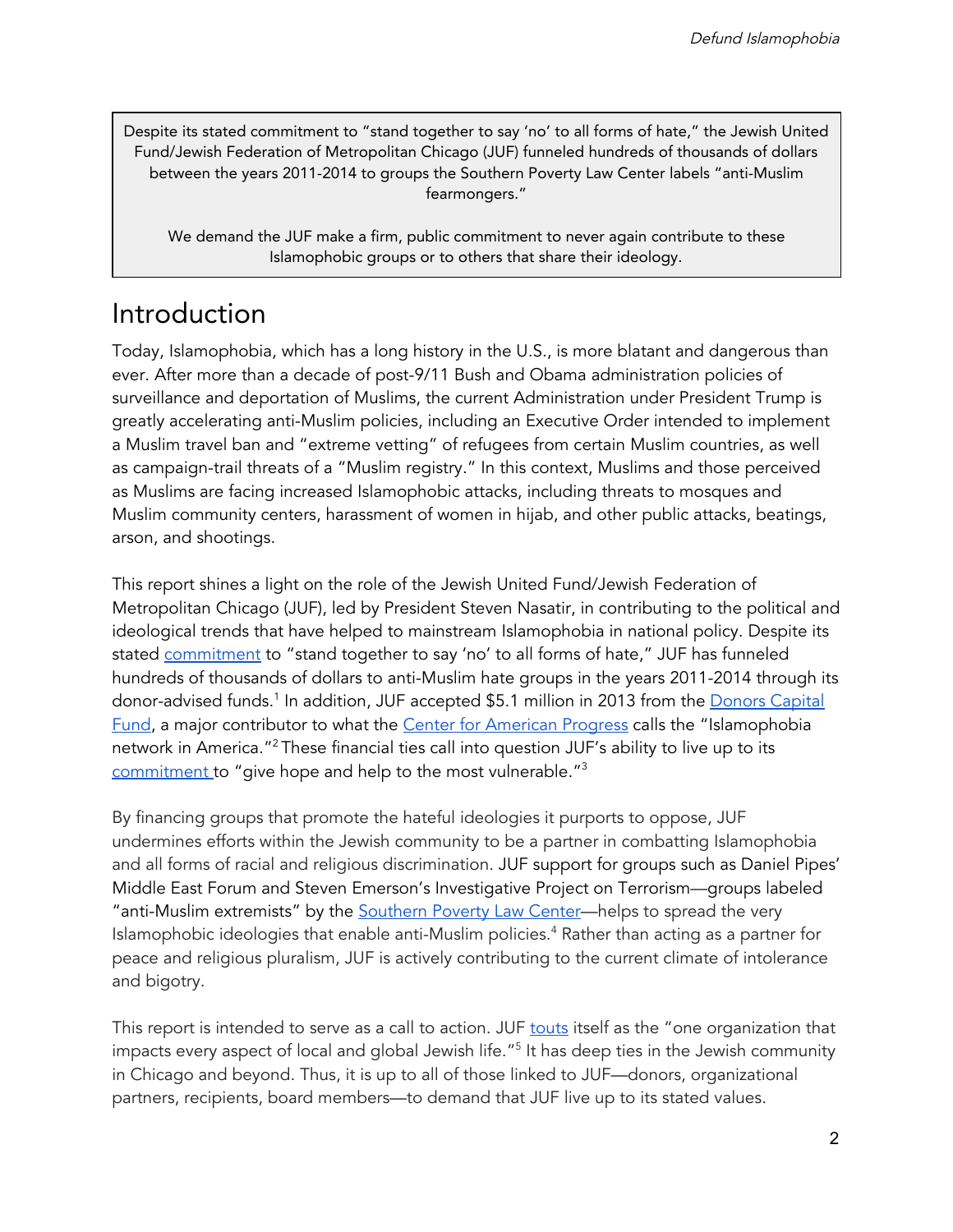At a time when our government is disproportionately targeting Muslims with lethal consequences, we call on JUF to:

- 1. Immediately cut off all funding to anti-Muslim hate groups, through donor-advised funds or other funding streams;
- 2. Commit to rejecting future contributions from funders that are contributors to anti-Muslim hate groups;
- 3. Make a written and public statement addressing JUF funding of anti-Muslim hate groups and affirming JUF's commitment to the above actions.

### The Jewish United Fund and the Islamophobia Network

The recent spike in the number of anti-Muslim hate [groups,](https://www.splcenter.org/fighting-hate/intelligence-report/2017/year-hate-and-extremism) crimes, and policies is neither coincidental nor accidental.<sup>6</sup> We cannot understand the ascendence of blatant Islamophobia under the current Administration without recognizing the decades of work that groups and individuals in the Islamophobia network have dedicated to pushing Islamophobia into the mainstream.

Islamophobia did not <u>[begin](http://religionandpolitics.org/2012/07/05/for-american-muslims-everything-did-not-change-after-911/)</u> with 9/11.<sup>7</sup> However, the scope and influence of the Islamophobia network accelerated in the context of the "War on Terror," which is premised on the idea that an entire religion is responsible for the acts of a small group claiming to speak in its name. Central to the mainstreaming of Islamophobia is the Islamophobia network, a well-coordinated group of bigots described by Nathan Lean, author of The [Islamophobia](https://nathanlean.com/books/the-islamophobia-industry/) Industry in America, as "an interconnected, and highly organized cottage industry of fear merchants."<sup>8</sup>

The leaders of the Islamophobia network, aptly described as "misinformation experts" in the Center for American Progress' report **[Fear,](https://www.americanprogress.org/iss) Inc.: The Roots of the Islamophobia Network in** America, are important not just because they provide [misinformation](http://www.mpac.org/assets/docs/publications/MPAC-25-Pseudo-Experts-On-Islam.pdf) to Fox News and other media outlets, but because of the relationships they have with government officials and their influence on U.S. domestic and foreign policy.<sup>9,10</sup> This relationship, while mutually beneficial for Islamophobic politicians and misinformation experts, has devastating consequences for Muslim communities. Muslim bans, domestic spying, registry programs, "sharia law" bans, and foreign sanctions and interventions are all justified by "facts" provided by think tanks and "experts" of the Islamophobia network. Meanwhile, elected and appointed government officials lend credibility to these anti-Muslim bigots, allowing them to rake in [funding](http://www.alternet.org/world/follow-money-islamophobia-israel-right-or-wrong) from the government and private funders. 11

The network cannot survive and thrive without funding, and the JUF enables the spread of anti-Muslim hatred in two concrete ways. In the past decade, it has made significant contributions t[h](https://www.splcenter.org/20161025/journalists-manual-field-guide-anti-muslim-extremists)rough donor advised funds to two prominent hate [groups](https://www.splcenter.org/20161025/journalists-manual-field-guide-anti-muslim-extremists) in this Islamophobia network: Daniel Pipes' Middle East Forum and Steven Emerson's Investigative Project on Terrorism—groups that the Southern Poverty Law Center, the Center for American Progress, and other groups have identified as purveyors of anti-Muslim hate. 12 It has also accepted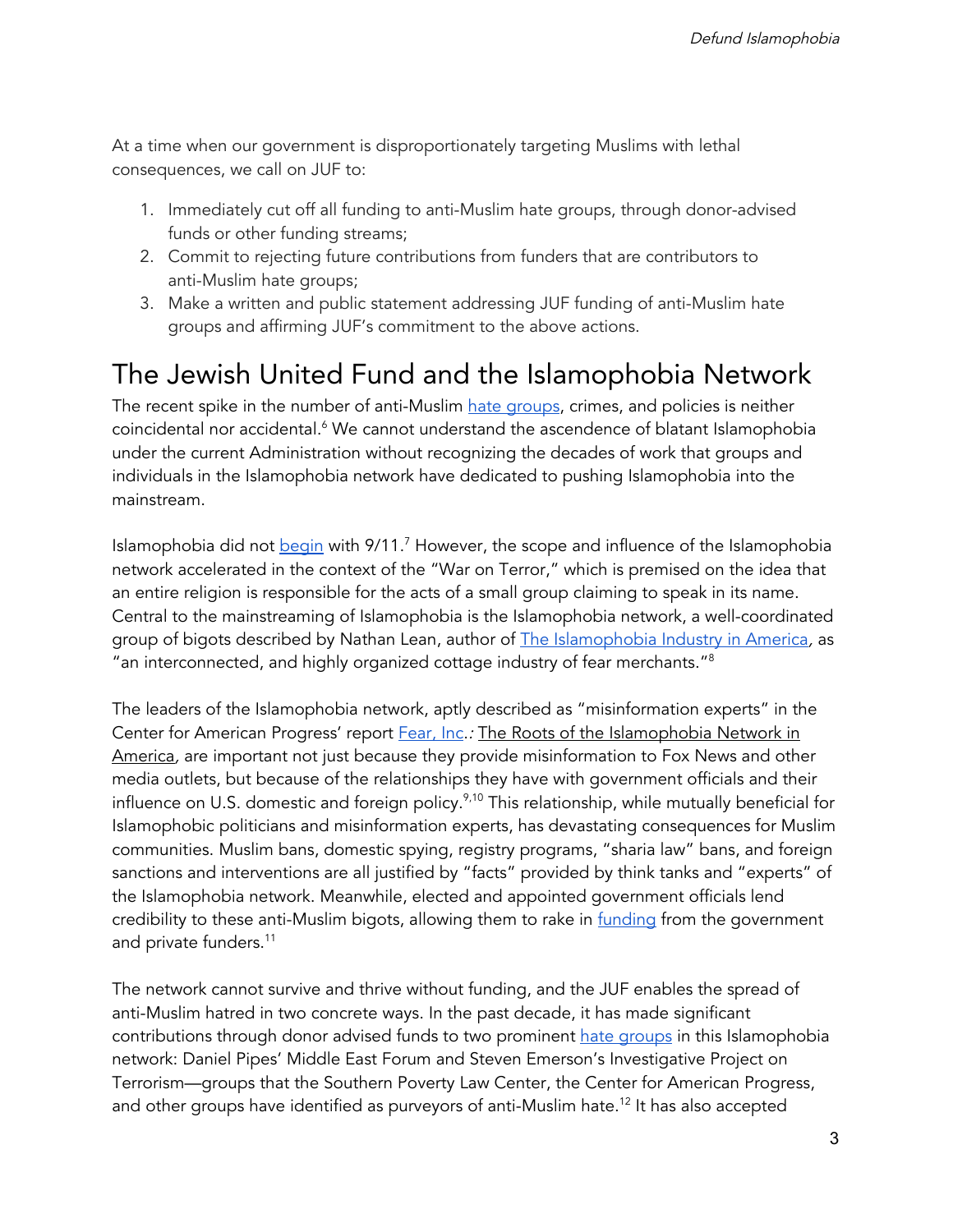millions of dollars from the Donors Capital Fund/Donors Trust, a leading funder of this Islamophobia industry, and has given \$100,000 to Donors Trust.

The following is a summary of the activities JUF has supported through its funding of anti-Muslim groups.

#### Daniel Pipes and the Middle East Forum

Between 2011 and 2014, JUF gave \$648,750 to the Middle East Forum, founded by Daniel Pipes in 1990. Pipes is described by the Southern Poverty Law Center as an influential propagandist "at the center of what is a large and evolving network of Islam-bashing activists."<sup>13</sup> The following examples are just a few of the actions Pipes and his Middle East Forum have taken that fuel anti-Muslim sentiments and policies:

- Pipes views almost every possible Muslim activity as subversive and threatening. **[Islamist](http://www.islamist-watch.org/about.php)** [Watch,](http://www.islamist-watch.org/about.php) an online project of the Middle East Forum, claims that "lawful Islamists" engage "quietly, lawfully, peacefully" in numerous activities related to political lobbying, the media, and the legal and education systems in order to "impose Islamic law [in the United States], win special privileges for themselves, shut down criticism of Islam, create Muslim-only zones, and deprive women and non-Muslims of their full civil rights." 14
- The Southern Poverty Law Center notes that "Pipe[s](https://www.splcenter.org/20161025/journalists-manual-field-guide-anti-muslim-extremists#pipes) [endorsed](https://www.splcenter.org/20161025/journalists-manual-field-guide-anti-muslim-extremists#pipes) the internment of Muslims in America," referencing WWII Japanese American concentration camps as a model to be used against Muslims today. 15
- During the 2008 presidential campaign, Pipes published [claims](http://www.danielpipes.org/5354/confirmed-barack-obama-practiced-islam) "proving" that Barack Obama was a Muslim.<sup>16</sup> Two years later, he <u>[alleged](http://www.washingtontimes.com/news/2010/sep/20/rushdie-rules-reach-florida/)</u> that President Obama "enforced Islamic law"—part of his larger thesis about the "threat" to the "West" of "lawful Islam." 17
- In 2014, the Middle East Forum successfully [lobbied](http://www.meforum.org/accomplishments.php) New York Life and Morgan Stanley not to sponsor future banquets of the Council on American-Islamic Relations (CAIR), which it falsely claimed is "terrorism-linked." <sup>18</sup> Contrary to the Middle East Forum's smear campaign, CAIR is a nationally-recognized civil rights organization that has received [praise](http://www.islamophobia.org/14-about/184-what-they-say-about-cair.html) from seventeen U.S. Senators and 85 U.S. Representatives from both sides of the political aisle. 19
- In 2017, Pipes praised President Trump's Muslim travel ban Executive Order and [advocated](http://www.meforum.org/6505/smoking-out-islamists-via-extreme-vetting) in the Middle East Forum's publication Middle East Quarterly for even more "extreme vetting" of Muslim immigrants through interrogation that included use of, for example, lie detectors and social media surveillance. 20

#### Steven Emerson and the Investigative Project on Terrorism

In 2012, JUF gave \$26,000 to the Investigative Project on Terrorism, which Steven Emerson founded in 1995. Like Pipes, Emerson is identified by the Southern Poverty Law Center as an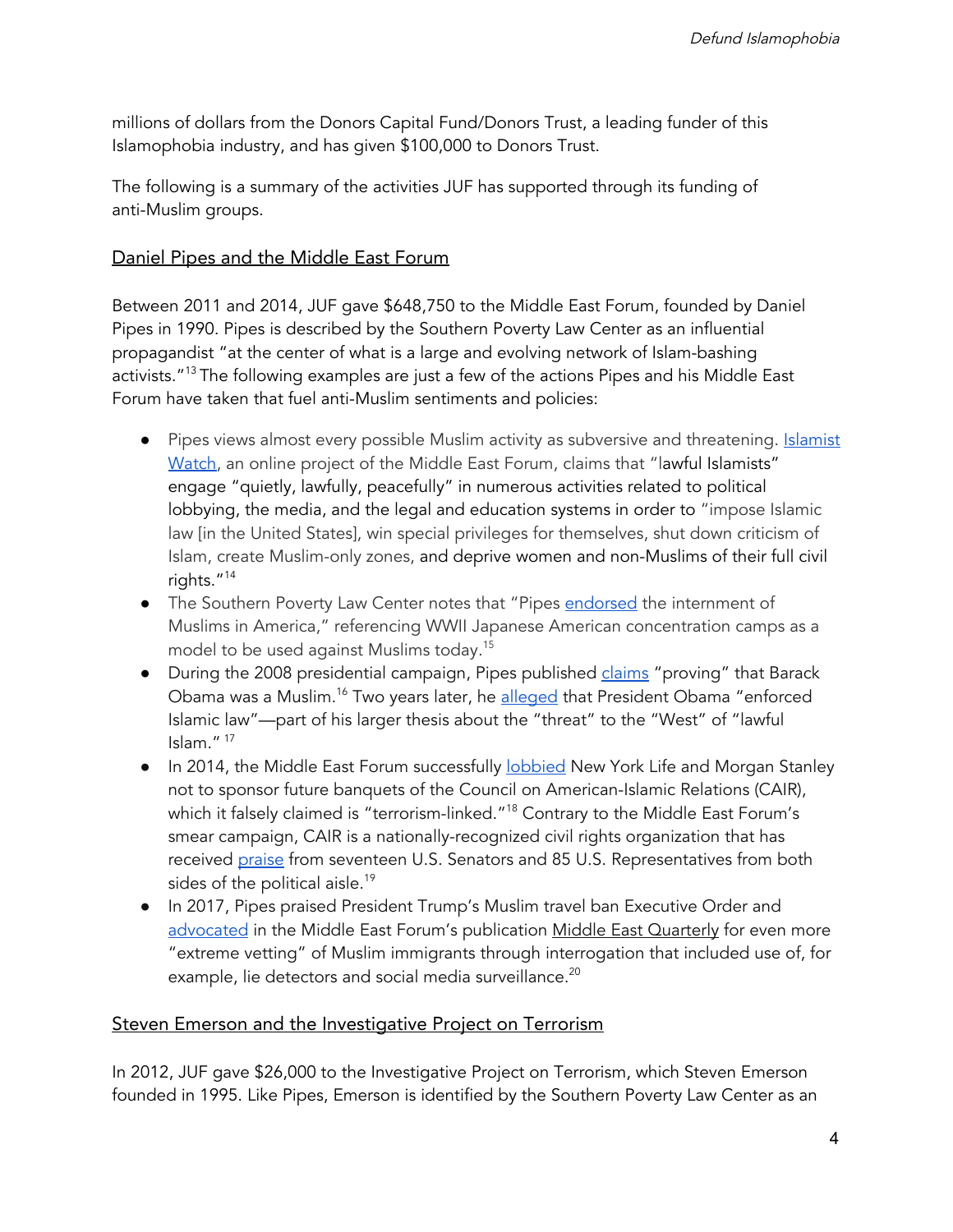"anti-Muslim extremist . . . frequently cited in public discourse." <sup>21</sup> Despite his unbelievable statements, Emerson has found influential platforms to spread views such as the following:

- Starting in the 1990s, Emerson provided allegedly "expert" [testimony](http://rightweb.irc-online.org/profile/emerson_steven/) in hearings before the Senate Judiciary Committee and various congressional committees and government agencies." 22
- Immediately after the 1995 Oklahoma City bombi[n](http://fair.org/extra/steven-emersons-crusade/)g, Emerson [claimed](http://fair.org/extra/steven-emersons-crusade/) on TV that the attack had "a Middle Eastern trait" because it "was done with the intent to inflict as many casualties as possible." 23
- In 1997, after Emerson [presented](http://fair.org/extra/steven-emersons-crusade/) the Associated Press with a purported Federal Bureau of I[n](https://islamophobianetwork.com/misinformation-expert/steven-emerson)vestigation [dossier](https://islamophobianetwork.com/misinformation-expert/steven-emerson) showing ties between Muslim American organizations and radical Islamist groups, AP reporters concluded that Emerson had forged the dossier himself. 24
- In 2007, Emerson met with now-White House chief strategist Steve Bannon to discuss Bannon's proposed film, ["Destroying](https://www.washingtonpost.com/politics/bannon-film-outline-warned-us-could-turn-into-islamic-states-of-america/2017/02/03/f73832f4-e8be-11e6-b82f-687d6e6a3e7c_story.html?utm_term=.6cacc179d9ef) the Great Satan: The Rise of Islamic Facism [sic] in America." The proposal for the film lists Emerson as an executive producer. $^{25}$
- In 2015, even F[o](https://www.washingtonpost.com/blogs/erik-wemple/wp/2015/01/18/fox-news-corrects-apologizes-for-no-go-zone-remarks/?utm_term=.c5772b78f6d1)x News felt the need to [apologize](https://www.washingtonpost.com/blogs/erik-wemple/wp/2015/01/18/fox-news-corrects-apologizes-for-no-go-zone-remarks/?utm_term=.c5772b78f6d1) after Emerson falsely claimed in an interview that Birmingham, England and other European cities were filled with "no-go zones" where non-Muslims and government officials don't go. $^{26}$

#### Donor Capital Fund/Donors Trust

JUF is linked in two known ways to the Donors Capital Fund and Donors Trust, two affiliated donor-advised funds with a lon[g](https://islamophobianetwork.com/funder/donors-capital-fund-and-donors-trust) [history](https://islamophobianetwork.com/funder/donors-capital-fund-and-donors-trust) of providing financial support to key organizations in the Islamophobia network and a commitment to keeping its donors anonymous. <sup>27</sup> According to f[e](https://projects.propublica.org/nonprofits/organizations/362167761)deral 990 forms, the Jewish Federation gave [\\$100,000](https://projects.propublica.org/nonprofits/organizations/362167761) to Donors Trust in 2010, while Donors Capital Fund gave JUF \$5.1 million in 2013. 28

The Center for American Progress' 2011 Fear Inc. report identified the Donors Capital Fund as one of the leading funders of Islamophobia in the United States. In 2008, it gave more than than \$17 million to the Clarion Fund to distribute 28 million DVDs of the viciously anti-Muslim film Obsession: Radical Islam's War Against the West as newspaper inserts in presidential election swing states.<sup>29</sup> The film prominently features numerous Islamophobia Network leaders, including Pipes and Emerson.<sup>30</sup> Between 2001 and 2008, Donors Capital Fund also contributed \$2.3 million to Pipes' Middle East Forum and \$400,000 to Emerson's Investigative Project on Terrorism—two anti-Muslim hate groups subsequently funded by JUF.

## JUF Contributions to the Islamophobia Network

A review of the 2011-2014 Form 990 [filings](https://projects.propublica.org/nonprofits/organizations/362167761) from the Jewish United Fund/Jewish Federation of Metropolitan Chicago reveal that JUF contributed \$783,750 through its donor-advised funds to the following organizations identified by the Southern Poverty Law Center and Center for American Progress as leaders in the Islamophobia network.<sup>31</sup>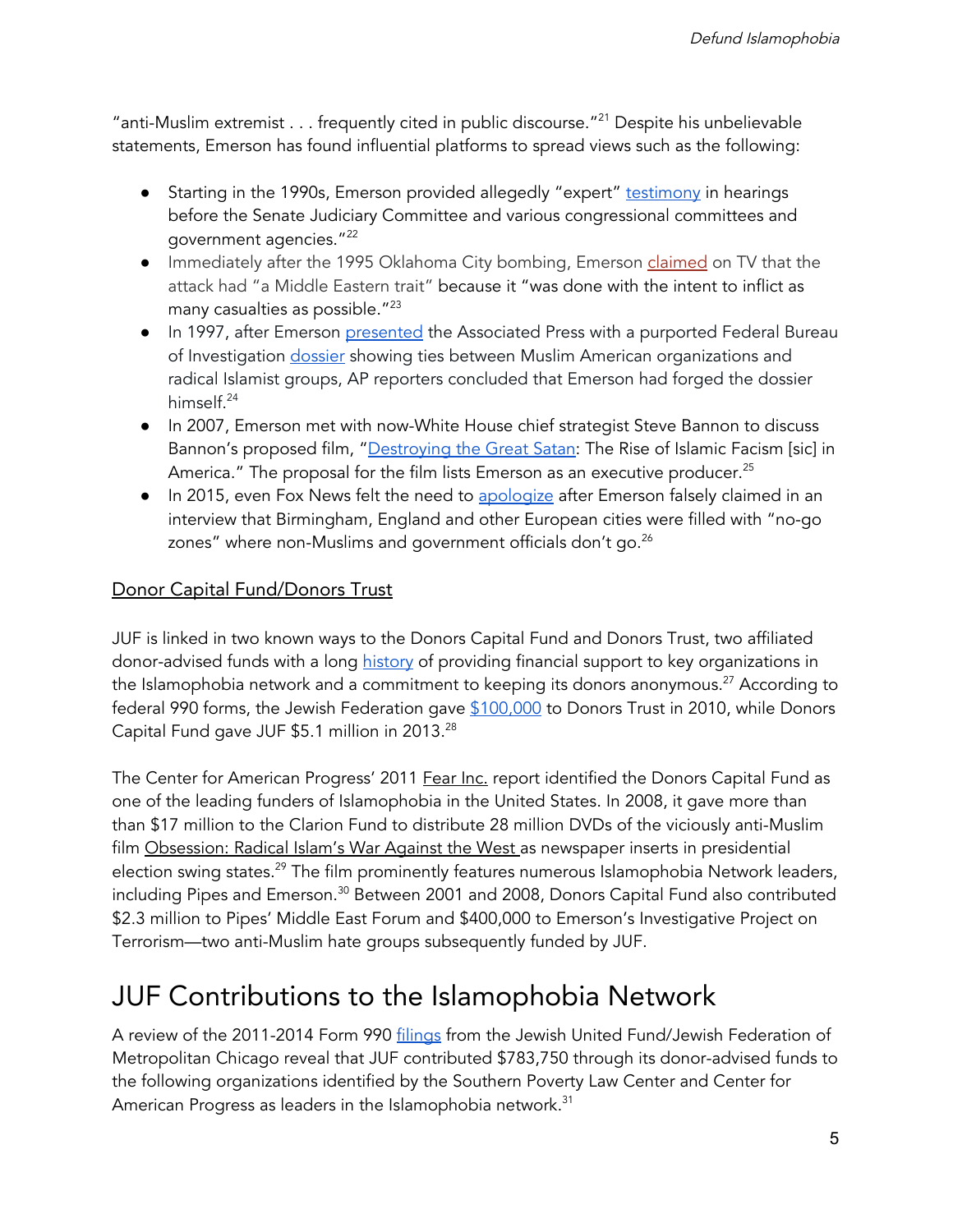According to JUF policy, donor-advised funds are strictly advisory, meaning that while individual donors can recommend organizations they wish to support, a JUF standing committee retains full discretion over the ultimate allocation of funds. This [committee](https://www.juf.org/uploadedFiles/Planned_Giving/POLICIES_PROCEDURES.pdf) also has the power to "establish additional criteria for the evaluation of Outside Investment Advisors." 32

|                               | Donors<br>Trust | Investigative<br>Project on<br>Terrorism | Middle East<br>Forum |
|-------------------------------|-----------------|------------------------------------------|----------------------|
| 2011                          | \$100,000       |                                          | \$608,750            |
| 2012                          |                 | \$26,000                                 | \$19,500             |
| 2013                          |                 |                                          | \$20,500             |
| 2014                          |                 |                                          | \$9,000              |
| Total                         | \$100,000       | \$26,000                                 | \$657,750            |
| (by organization)             |                 |                                          |                      |
| Total to Islamophobia network |                 |                                          | \$783,750            |

In addition to funding the Islamophobia network through its donor-advised funds, JUF [accepted](https://projects.propublica.org/nonprofits/organizations/541934032) \$5.1 million from Donors Capital Fund in 2013.<sup>33</sup>

#### JUF Contributions to Islamophobia Network Contradict Stated Values

"The majority of JUF donors and community partners are likely unaware of the extent to which JUF's giving history undermines its public commitments to interfaith support and solidarity."– Defund Islamophobia (2017)

JUF describes its philanthropy as made possible by the "incredible generosity of our community," which <u>[contributed](https://jufwebfiles.org/pdf/annual_report/2016/jf-annual-report-2016.pdf)</u> \$83,122,764 to JUF's 2015 Annual Campaign.<sup>34</sup> Many donors are no doubt attracted to JUF's ostensible [mission](https://www.juf.org/about_juf/about.aspx) to give "help and hope to the most vulnerable" in Chicago, regardless of faith.<sup>35</sup> The JUF also <u>[claims](http://www.juf.org/jcrc/intergroup.aspx)</u> a "desire to enhance intergroup relations in Chicago's diverse setting," and JUF's community relations arm, the Jewish Community Relations Council, is active in seeking relationships and partnerships with local Black, Latino, and Catholic community groups. 36

Since the 2016 presidential election, JUF's public messaging has stressed the importance of interfaith partnerships and, in particular, support for Muslim communities. On February 8, 2017, JUF hosted an "Interfaith Gathering Against Hate" with Jewish, Muslim, and Christian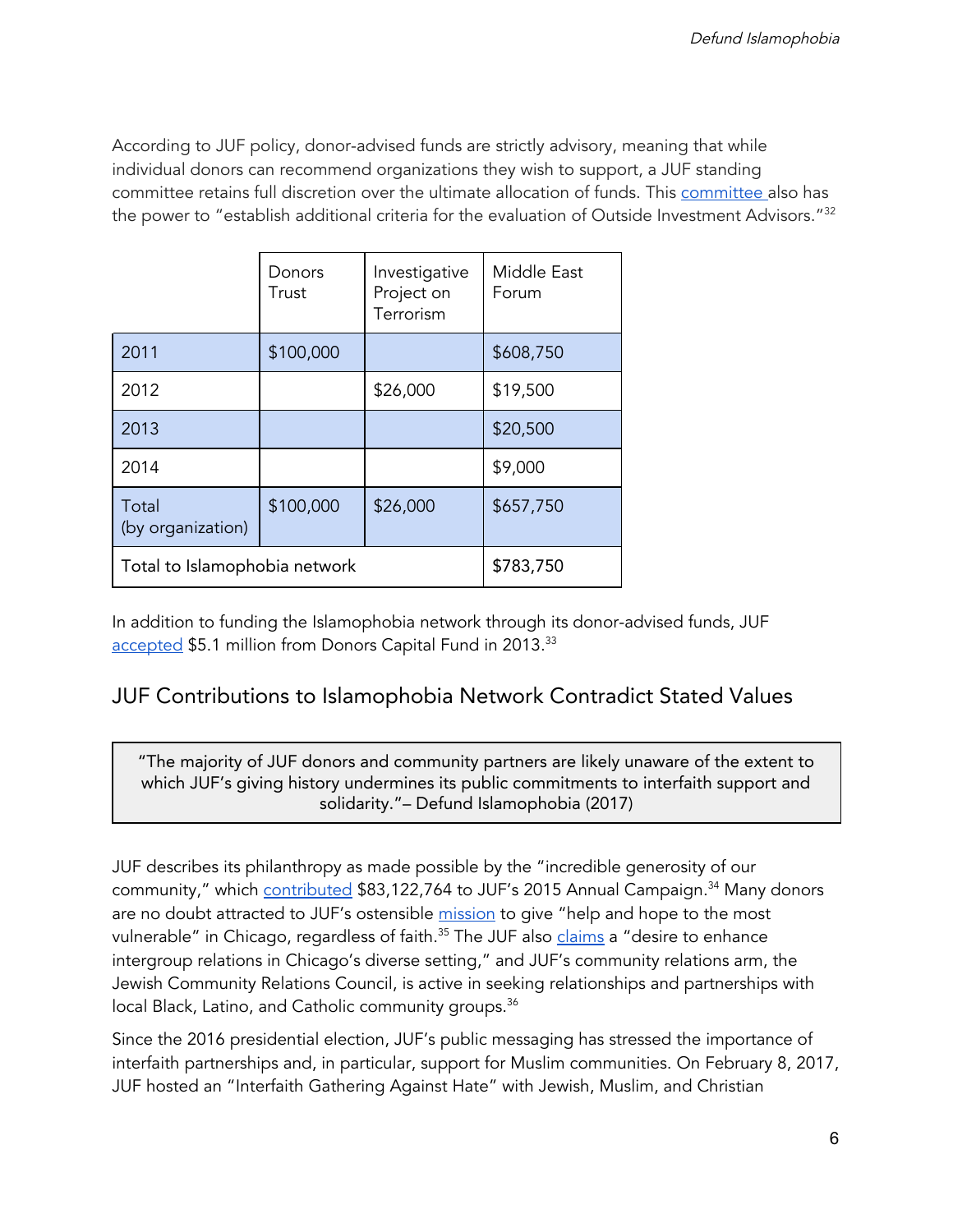community leaders. At the gathering, JUF President Steven Nasatir delivered [remarks](http://www.juf.org/news/local.aspx?id=441648) in which he called for Chicagoans to "stand together to say 'no' to all forms of hate."<sup>37</sup> Similarly, at a 2016 interfaith gathering, JCRC's Steven Dishler [offered](https://www.cfje.org/interactive/default.aspx?id=439512) a "prayer for tolerance and acceptance." 38

The majority of JUF donors and community partners are likely unaware of the extent to which JUF's giving history undermines its public commitments to interfaith support and solidarity. Its financial support of anti-Muslim hate groups is totally inconsistent with Nasatir's public commitment to "say 'no' to hate." Meanwhile, as one of the most recognizable faces of the Jewish community in Chicago, JUF's funding of hate groups undermines real, accountable Jewish efforts to combat Islamophobia in all its forms.

### Shared Agenda of Support for Israel

We believe JUF support for anti-Muslim organizations is at least in part related to their willingness to deploy anti-Muslim and anti-Arab tropes to bolster U.S. support for the State of Israel. This convergence of interests helps explain, in part, the alliance between pro-Israel American Jewish groups such as AIPAC and JUF and the far-right Islamophobia network. Daniel Pipes of the Middle East Forum, also founded Campus Watch, an organization that has [compiled](http://www.nytimes.com/2002/09/27/us/web-site-fuels-debate-on-campus-anti-semitism.html) dossiers on professors deemed too critical of Israel.<sup>39</sup> Meanwhile, Steven Emerson, founder of the Investigative Project on Terrorism, has repeatedly been [invited](https://www.thenation.com/article/emerson-aipac-islmophobia/) to lead sessions at the American Israel Public Affairs Council's (AIPAC) annual conference, where he has been able to spew his strongly anti-Muslim beliefs.<sup>40</sup> Recent revelations that AIPAC [contributed](http://www.jta.org/2017/03/15/news-opinion/politics/aipac-paid-60000-to-group-that-peddles-anti-muslim-conspiracy-theories) \$60,000 to another Islamophobia network leader, the Center for Security Policy, also make clear how some pro-Israel actors see peddling Islamophobia as in the interests of the State of Israel. 41

Similarly, Steven Nasatir's JUF would no doubt attest to its unconditional support for the State of Israel. Nasatir himself has [asserted](http://forward.com/opinion/13125/a-passover-lesson-for-the-palestinians-01639/?attribution=author-article-listing-1-headline) that Palestinians "revel in destruction" because of their "vile, extremist Islamic ideology." <sup>42</sup> This shared interest in popularizing anti-Palestinian sentiments may explain why JUF has distributed **[Emerson's](http://www.juf.org/ealert/ealert.aspx?id=27730) and [Pipes's](https://www.juf.org/ealert/ealert.aspx?id=8478) work in its email** newsletter, and, at least on one occasion, in 2011, [invited](http://www.juf.org/college/newsletters/default2.aspx?id=70196) Emerson to address a student conference, calling him an "acclaimed author and intelligence expert." 43

Ties between Israel advocacy and the Islamophobia network are [well-documented,](http://www.alternet.org/world/follow-money-islamophobia-israel-right-or-wrong) and we hope to further explore their ongoing ramifications in a future report. <sup>44</sup> For now, we raise this proverbial "elephant in the room" in order to understand the full context of the political landscape that has informed JUF's participation in the Islamophobia network. JUF's apparent vested interest in Islamophobia in the service of its pro-Israel agenda may also explain other JUF actions that have troubled Chicago's progressive Jewish communities, such as its [refusal](http://www.chicagobusiness.com/article/20161209/OPINION/161209832/why-is-chicagos-influential-jewish-united-fund-still-silent-on-bannon) to condemn President Trump's appointment of Steven Bannon, whose far-right news outlet Breitbart regularly promotes both anti-Muslim and anti-Semitic ideologies. 45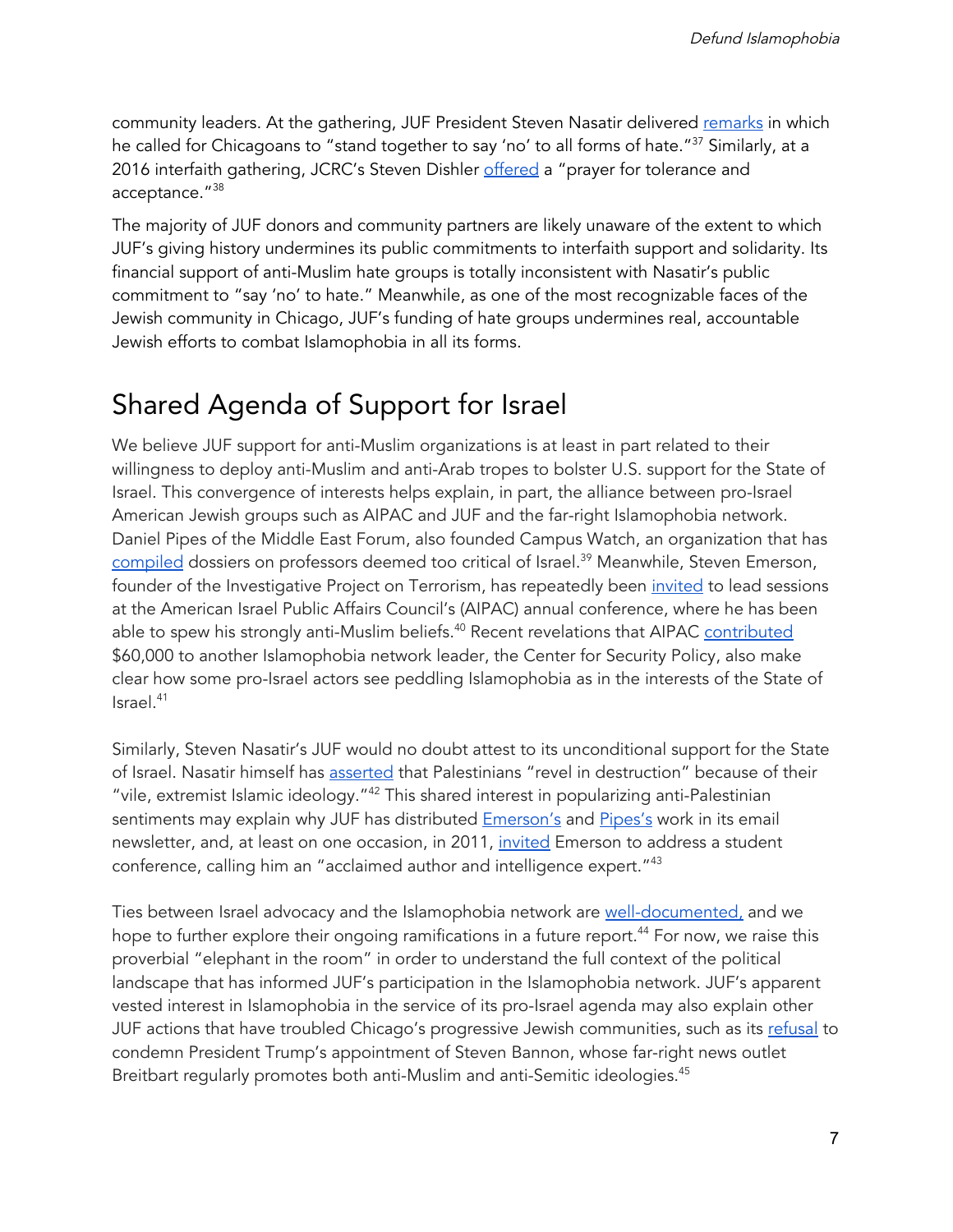As an institutional pillar of the community, JUF is positioned to serve as a spokesperson of Chicago's Jewish communities. However, this report demonstrates how JUF funding of anti-Muslim groups is antithetical to the commitments to racial and religious equality shared by many in the Jewish community and beyond. We hope this report helps others feel empowered to raise their voices against JUF actions that make Muslim communities, and ultimately all racial and religious minorities, more vulnerable to today's political climate of violence and intolerance.

# Closing Recommendations

JUF's ties to anti-Muslim hate groups are fundamentally incompatible with its stated values and professed commitment to stand in solidarity with Muslim communities. We ask all organizations and individuals committed to combatting Islamophobia to join us in calling on JUF to take the following actions:

- 1. Immediately cut off all funding to anti-Muslim hate groups, through donor-advised funds or other funding streams;
- 2. Commit to rejecting future contributions from funders that are contributors to anti-Muslim hate groups;
- 3. Make a written and public statement addressing JUF funding of anti-Muslim hate groups and affirming JUF's commitment to the above actions.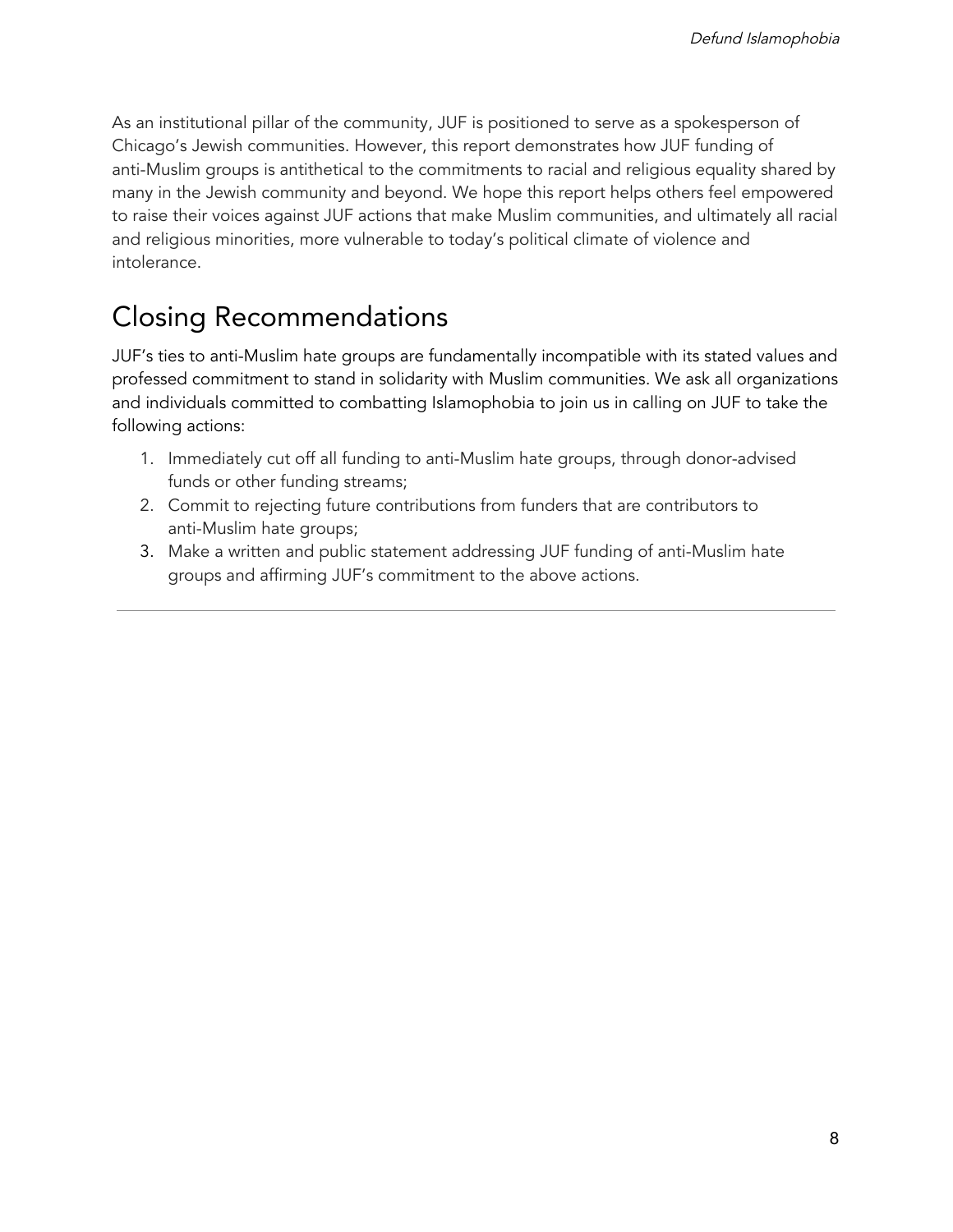#### Endnotes

- 1. Steven B. Nasatir, "Nasatir: 'We Stand [Together](https://www.juf.org/news/local.aspx?id=441648) to Say 'No' to All Forms of Hate'," JUF News, February 8, 2017.
- 2. Wajahat Ali, Eli Clifton, Matt Duss, Lee Fang, Scott Keyes, & Faiz Shakir, Fear Inc.: The [Roots](https://www.americanprogress.org/issues/religion/reports/2011/08/26/10165/fear-inc/) of the [Islamophobia](https://www.americanprogress.org/issues/religion/reports/2011/08/26/10165/fear-inc/) Network in America, Center for American Progress, August 2011.
- 3. Jewish United Fund, ["About](https://www.juf.org/about_juf/about.aspx) JUF."
- 4. Southern Poverty Law Center, "A Journalist's Manual: Field Guide to [Anti-Muslim](https://www.splcenter.org/20161025/journalists-manual-field-guide-anti-muslim-extremists) Extremists," SPLC, October 25, 2016.
- 5. Jewish United Fund, ["About](https://www.juf.org/about_juf/about.aspx) JUF."
- 6. Reference to the spike in hate groups is from Southern Poverty Law Center, "The Year in [Hate](https://www.splcenter.org/fighting-hate/intelligence-report/2017/year-hate-and-extremism) and [Extremism,](https://www.splcenter.org/fighting-hate/intelligence-report/2017/year-hate-and-extremism)" February 15, 2017
- 7. Edward E. Curtis IV, "For American Muslims, [Everything](http://religionandpolitics.org/2012/07/05/for-american-muslims-everything-did-not-change-after-911/) Did Not Change After 9/11," Religion & Politics, July 5, 2012.
- 8. Nathan Lean, The [Islamophobia](https://nathanlean.com/books/the-islamophobia-industry/) Industry: How the Right Manufactures Fear of Muslims, 2012.
- 9. Ali et al, [Fear](http://www.americanprogress.org/issues/2011/08/pdf/islamophobia.pdf) Inc.: The Roots of the Islamophobia Network in America, Center for American Progress. See also Muslim Public Affairs Council[,](http://www.mpac.org/assets/docs/publications/MPAC-25-Pseudo-Experts-On-Islam.pdf) Not Qualified: Exposing the [Deception](http://www.mpac.org/assets/docs/publications/MPAC-25-Pseudo-Experts-On-Islam.pdf) Behind [America's](http://www.mpac.org/assets/docs/publications/MPAC-25-Pseudo-Experts-On-Islam.pdf) Top 25 Pseudo Experts on Islam, April 23, 2013.
- 10. See also Muslim Public Affairs Council, [N](http://www.mpac.org/assets/docs/publications/MPAC-25-Pseudo-Experts-On-Islam.pdf)ot Qualified: Exposing the [Deception](http://www.mpac.org/assets/docs/publications/MPAC-25-Pseudo-Experts-On-Islam.pdf) Behind America's Top 25 Pseudo [Experts](http://www.mpac.org/assets/docs/publications/MPAC-25-Pseudo-Experts-On-Islam.pdf) on Islam, April 23, 2013.
- 11. Elly Bulkin & Donna Nevel, "Follow the Money: From [Islamophobia](http://www.alternet.org/world/follow-money-islamophobia-israel-right-or-wrong) to Israel Right or Wrong," Alternet, October 3, 2012.
- 12. Southern Poverty Law Center, "A Journalist's Manual: Field Guide to [Anti-Muslim](https://www.splcenter.org/20161025/journalists-manual-field-guide-anti-muslim-extremists#pipes) Extremists," SPLC.
- 13. Ibid.
- 14. Middle East Forum, "About [Islamist](http://www.islamist-watch.org/about.php) Watch, A Project of the Middle East Forum."
- 15. Southern Poverty Law Center, "A Journalist's Manual: Field Guide to [Anti-Muslim](https://www.splcenter.org/20161025/journalists-manual-field-guide-anti-muslim-extremists#pipes) Extremists."
- 16. Daniel Pipes, ["Confirmed:](http://www.danielpipes.org/5354/confirmed-barack-obama-practiced-islam) Barack Obama Practiced Islam," FrontPageMagazine, January 7, 2008.
- 17. Daniel Pipes, "['Rushdie](http://www.washingtontimes.com/news/2010/sep/20/rushdie-rules-reach-florida/) Rules' reach Florida," Washington Times, September 20, 2010.
- 18. Middle East Forum, ["Accomplishments.](http://www.meforum.org/accomplishments.php)"
- 19. Council on American-Islamic Relations, "What They Say [About](http://www.islamophobia.org/14-about/184-what-they-say-about-cair.html) CAIR," CAIR, last updated: February 9, 2017.
- 20. Daniel Pipes, ["Smoking](http://www.meforum.org/6505/smoking-out-islamists-via-extreme-vetting) Out Islamists via Extreme Vetting," The Middle East Quarterly, Spring 2017.
- 21. Southern Poverty Law Center, "A Journalist's Manual: Field Guide to [Anti-Muslim](https://www.splcenter.org/20161025/journalists-manual-field-guide-anti-muslim-extremists#pipes) Extremists."
- 22. Right Web, "[Emerson,](http://rightweb.irc-online.org/profile/emerson_steven/) Steven," last updated: January 15, 2015.
- 23. John F. Sugg, "Steven Emerson's Crusade: Why Is a Journalist Pushing Questionable Stories from Behind the Scenes?" FAIR (Fairness in Accuracy and Reporting), January 1, 1999.
- 24. Ibid.
- 25. Matea Gold, "Bannon Film Outline Warned U.S. Could Turn into 'Islamic States of [America,](https://www.washingtonpost.com/politics/bannon-film-outline-warned-us-could-turn-into-islamic-states-of-america/2017/02/03/f73832f4-e8be-11e6-b82f-687d6e6a3e7c_story.html?utm_term=.ed742dd49f9d)'" Washington Post, February 3, 2017.
- 26. Erik Wemple, "Fox News Corrects, Apologizes for 'No-Go Zone' Remarks," Washington Post, January 18, 2015.
- 27. Center for American Progress, ["Donors](https://islamophobianetwork.com/funder/donors-capital-fund-and-donors-trust) Capital Fund and Donors Trust"; Pam Martens, ["The](http://www.counterpunch.org/2010/10/26/the-far-right-s-secret-slush-fund-to-keep-fear-alive/) Far [Right's](http://www.counterpunch.org/2010/10/26/the-far-right-s-secret-slush-fund-to-keep-fear-alive/) Secret Slush Fund to Keep Fear Alive," Counterpunch, October 26, 2010; Andy Kroll,